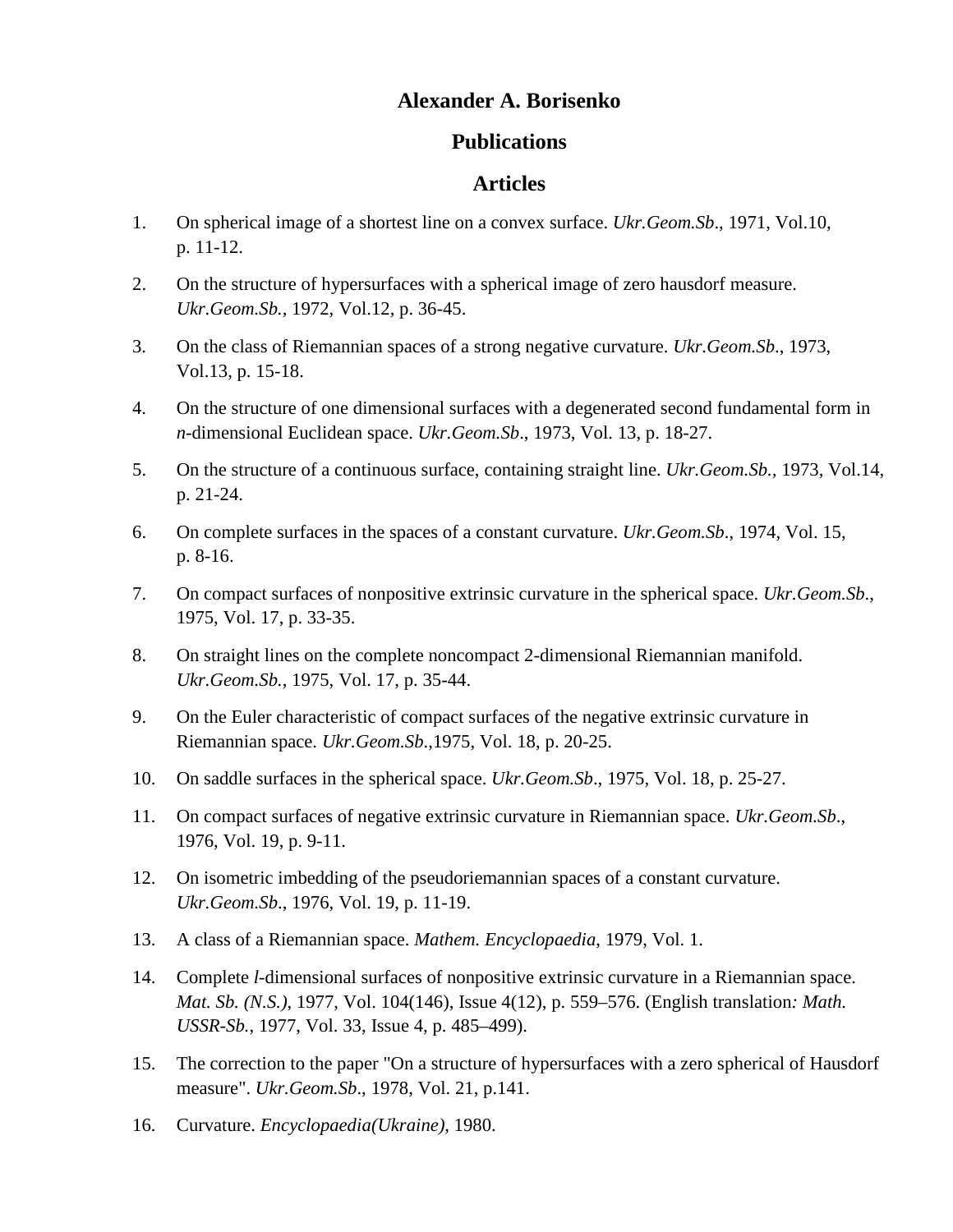- 17. On Pontryagin classes of compact surfaces in a spherical space. *Ukr.Geom.Sb*., 1980, Vol. 23, p. 24-30.
- 18. On compact surfaces with a field of principal directions in a spherical space. *Ukr.Geom.Sb.,* 1980, Vol.23, p.30-32.
- 19. Surfaces of nonpositive extrinsic curvature in spaces of constant curvature. *Mat. Sb. (N.S.)*, 1981, Vol. 114(156), Issue 3, p. 339–354. (English translation: *Math. USSR-Sb.*, 1982, Vol.42, Issue 3, p. 297–310).
- 20. Extrinsically geometric, topological properties of parabolic and saddle surfaces in symmetric spaces of rank one. *Dokl. Akad. Nauk SSSR*, 1981, Vol. 23, Issue 2, p. 783-788.
- 21. On parabolic surfaces in the Euclidean spaces. *Ukr.geom.Sb*., 1982, Vol. 25, p.3-6.
- 22. On an explicitly defined minimal surfaces. *Ukr.geom.Sb.,* 1982, Vol. 25, p. 6-8.
- 23. On the extrinsic geometric properties of parabolic surfaces and topological properties of saddle surfaces in symmetric spaces of rank one. *Mat. Sb. (N.S.)*, 1981, Vol. 116(158), Issue 3(11), p. 440-457. (*English translation: Math. USSR-Sb.*, 1983, Vol. 44, Issue 3, p. 401-415).
- 24. The surfaces with a degenerated spherical image (co-author Lisitsa V.T.). *Ukr.Geom.Sb*., 1984, Vol.27, p. 12-22.
- 25. On complete parabolic surfaces in a Euclidean space. *Ukr.Geom.Sb*., 1985, Vol.28, p. 8-19.
- 26. On some classes of multidimensional surfaces. *Ukr.Geom.Sb*., 1986, Vol.29, p.5-12. (English translation: *Journal of Soviet Mathematics*, 1990, Vol. 51, № 2, p. 2191-2196).
- 27. On cylindercity of the tangent bundles of the strong parabolic metrics and the strong parabolic surfaces (co-author Yampolsky A.L.). *Ukr.Geom.Sb*.,1986, Vol. 29, p. 12-32. (English translation: *Journal of Soviet Mathematics*, 1990, V.51, № 2, p. 2197-2212).
- 28. On algebraic surfaces defined by a homogeneous polynomial (co-author Nikolaevsky J.A.). *Ukr.geom.Sb.,* 1987, Vol.30, p. 3-10. (English translation: *Journal of Soviet Mathematics,* 1990, Vol. 51, Issue 5, p. 2497-2502).
- 29. Sectional curvature of the Sasaki metric (coauthor Yampolsky A. L.). *Ukr.Geom.Sb*., 1987, Vol.30, p.10-18. (English translation: *Journal of Soviet Mathematics*, 1990, Vol. 51, Issue 5, p. 2503-2508).
- 30. On the Sasaki metric of tangent and normal bundles (co-author Yampolsky A. L.) *Dokl. Akad. Nauk SSSR*, 1987, V. 294, Issue 1, p. 19-23.
- 31. On extremal properties of compact surfaces on nonpositive extrinsic curvature. *Dokl. Akad. Nauk SSSR*, 1987, Vol.133, Issue 1, p. 12-126.
- 32. On the Sasaki metric of tangent and normal bundle of the submanifold in a Riemannian manifold (co-author Yampolsky A.L.). *Mat. Sb. (N.S.)*, 1987, Vol. 134 (176), Issue 2 (10), p. 440-457. (English translation*: Math. USSR-Sb.*, 1989, Vol. 62, Issue 1, p. 157-175).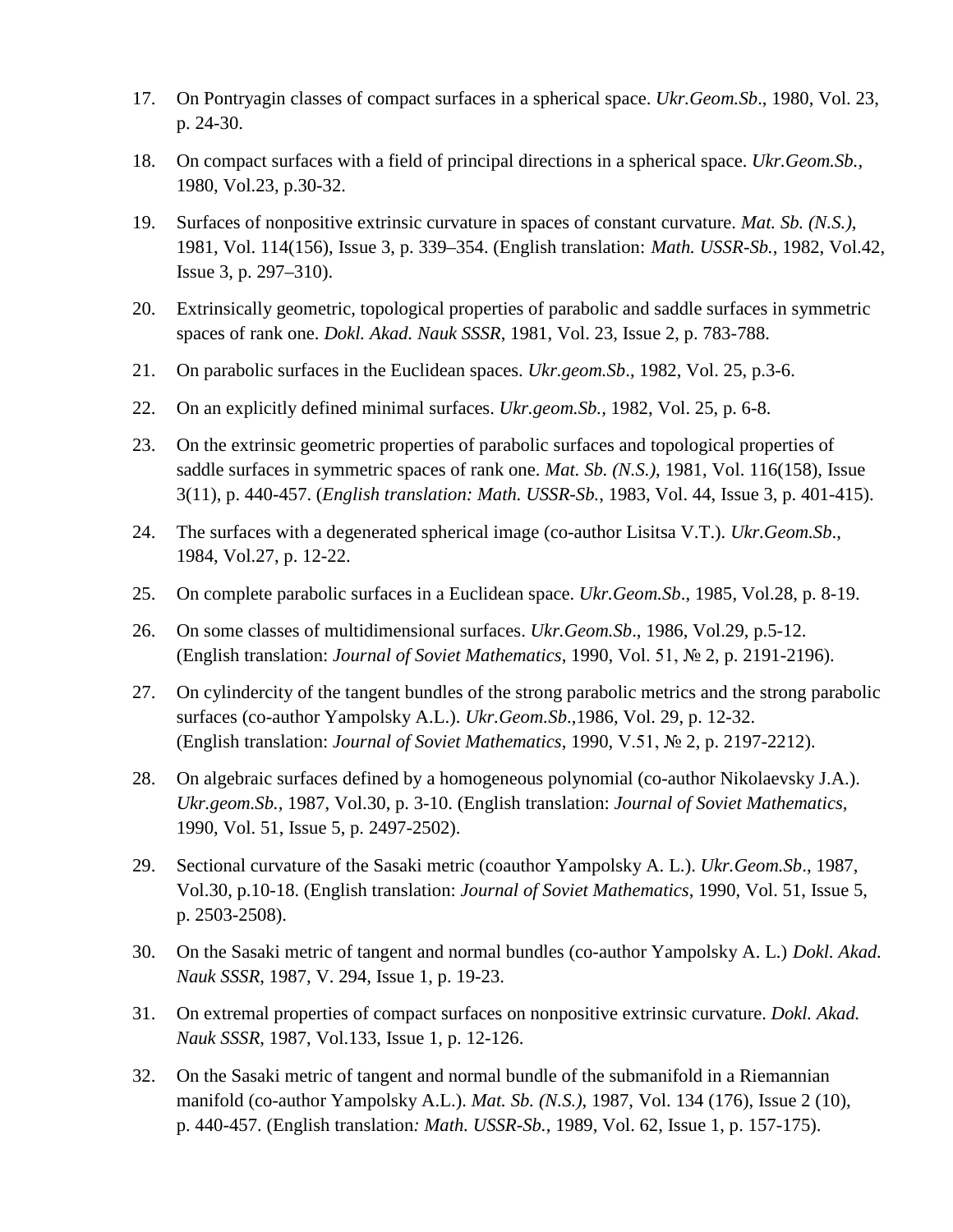- 33. On extremal properties of compact parabolic surfaces in a Riemannian space. *Mat. Sb. (N.S.)*, 1987, Vol. 133(175), Issue 1(5), p. 112-126. (English translation*: Math. USSR-Sb.*, 1988, Vol. 61, Issue 1, p. 113-127).
- 34. Normal curvature and the topological structure of multidimensional surfaces in a spherical space. *Ukr.Geom.Sb*., 1988, Vol. 31, p.3-14 (English translation: *Journal of Soviet Mathematics,* 1991, Vol. 54, Issue 1, p. 675-678).
- 35. A characteristic property of multidimensional cylindrical surfaces (co-author Ushakov V.G.). *Ukr.Geom.Sb.,*1988, Vol.31, p.19-25. (English translation: *Journal of Soviet Mathematics,* 1991, Vol. 54, Issue 1, p. 678-683).
- 36. Surfaces with Chern–Lashof absolute curvature equal to the area of the Grassmann image. *Math. Zametki,* 1989, Vol.46, Issue 3, p.9-11. (English translation: *Mathematical Notes*, 1989, Vol. 46, Issue 3, p. 687-688).
- 37. Classification of the points of three-dimensional surfaces according to the Grassmann image. (co-author NikolaevskyJ.A.). *Ukr.Geom.Sb.,*1989, Vol.32, p.17-27. (English translation: *Journal of Soviet Mathematics*, 1992, Vol. 59, Issue 2, p. 697-709).
- 38. On surfaces with maximal curvature of the Grassmanian image (co-author Nikolaevsky J.A.). *Math. Zametki*, 1990, Vol.48, Issue 3, p. 12-20. (English translation: *Mathematical Notes,* Vol.48, Issue 3, p. 880-885).
- 39. Affine classification of points of multidimensional surfaces. *Sibirsk. Mat. Zh.*, 1990, Vol. 31, Issue 3, p. 19-30. (English translation: *Siberian Mathematical Journal*, 1990, Vol. 31, № 3, p. 379-387).
- 40. Cylindrical multidimensional surfaces in Lobachevsky space. *Ukr.Geom.Sb.,* 1990, Vol.33, p. 18-27. (English translation: *Journal of Soviet Mathematics*, 1991, Vol. 53, Issue 5, p. 474-480).
- 41. The isometric immersion of strongly parabolic metrics in the class of strongly parabolic surfaces. (co-author Ushakov V.G.). *Ukr.Geom.Sb*., 1990, Vol.33, p.27-36. (English translation: *Journal of Soviet Mathematics*, 1991, Vol. 53, Issue 5, p. 481-487).
- 42. The structure of an infinite, complete, convex hypersurface in  $E<sup>4</sup>$  with bounded mean curvature. (co-author Sergienko L.N.). *Ukr.Geom.Sb*.,1991, Vol. 34, p.8-9. (English translation: *Journal of Mathematical Sciences*, 1994, Vol. 69, Issue 1, p. 829-830).
- 43. Unique determination of multidimensional submanifolds of Euclidean space from the Grassmann image. *Math. Zametki*, 1992, Vol.51, Issue 1, p. 8-15. (English translation: *Mathematical Notes,* 1992, Vol.51, Issue 1, p. 6-11).
- 44. Isometric submanifolds of arbitrary codimension in Euclidean space with the same Grassmann image. *Math. Zametki*, 1992, Vol.52, Issue 4, p. 29-34. (English translation: *Mathematical Notes,* 1992, Vol.52, Issue 4, p. 1012–1015).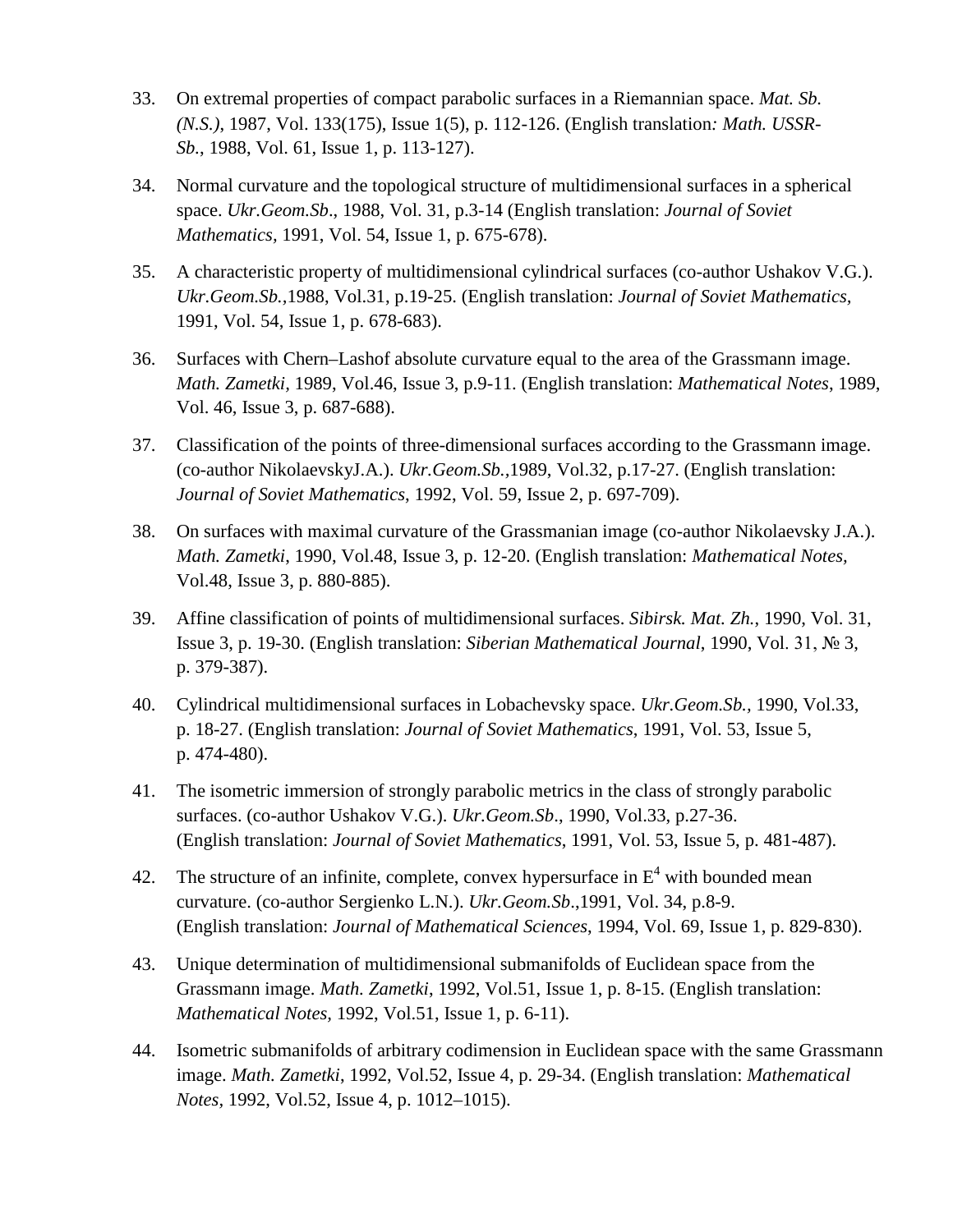- 45. A Liouville-type theorem for the equation of special Lagrangian manifolds. *Math. Zametki*, 1992, Vol.52, Issue 5, p. 22-25. (English translation: *Mathematical Notes,* 1992, Vol. 52, Issue 5, p. 1094-1096).
- 46. On the structure of parabolic Kahler submanifolds in Kahler manifolds (co-author Ostroumov S.A.). *Journal of Mathematical Physics, Analysis, Geometry,* 1994, Vol.1, Issue 1, p. 60-77.
- 47. On the cylindricity of complete strongly parabolic Kahler submanifolds in complex Hermitian space (co-author Ostroumov S.A.). *Journal of Mathematical Physics, Analysis, Geometry*, 1995, Vol.2, Issue.3/4, p. 284-295.
- 48. On compact submanifolds of nonpositive external curvature in Riemannian spaces. *Math. Zametki*, 1996, Vol.60, Issue 1, p. 3-10. (English translation: *Mathematical Notes,* 1996, Vol.60, Issue 1, p. 3-7).
- 49. Convex surfaces in Lobachevsky space (co-author Vlasenko D.). *Journal of Mathematical Physics, Analysis, Geometry,* 1997, Vol.4, Issue 3, p. 1 -8.
- 50. Saddle submanifolds in Riemannian space (co-authors K. Tenenblat, M. Rabelo). *Geometriae Dedicata*,1997, Vol.67, Issue 2, p. 233-243.
- 51. Negative exterior curvature foliations on compact Riemannian manifolds. *Math. Zametki*, 1997, Vol.62, Issue 5, p. 673–676. (English translation: *Mathematical Notes,*1997*,* Vol. 62, Issue 2, p. 562–565).
- 52. Total curvature of convex hypersurfaces in hyperbolic space (co-author V.Miquel). *Ilinois Journal of Mathematics*, 43:1, 1999, p. l-17.
- 53. Strongly parabolic timelike submanifolds of Minkowski space (co-authors Rabelo M., Tenenblat K.). *Journal of Mathematical Physics, Analysis, Geometry*, 1999, Vol. 6, Issue 1-2, p. l-12.
- 54. Compact Hopf hypersurfaces. *Reports NASU*, 1999, Vol.8, p.13-17.
- 55. Asymptotic behavior of volume of convex sets in Adamar manifold (co-author D. Vlasenko). *Journal of Mathematical Physics, Analysis, Geometry*, 1999, Vol.6, No.3-4, p. 223-233.
- 56. On explicitly given saddle surfaces in a spherical space. *Uspechi Mat.Nauk*, 1999, Vol. 54, Issue 5, p.151-152. (English translation: *Russian Math. Surveys,* 1999, Vol. 54, Issue 5, p. 1021-1022)
- 57. On locally convex hypersurfaces in Hadamard manifolds. *Math. Zametki*, 2000, Vol. 67, Issue 4, p. 498–507. (English translation: *Mathematical Notes,* 2000*,* Vol.67, Issue 4, p. 425-432).
- 58. About volumes of convex bodies in manifolds of nonpositive sectional curvature (co-author D. Vlasenko). *Reports NASU*, 2000, Vol.6, p.10-14.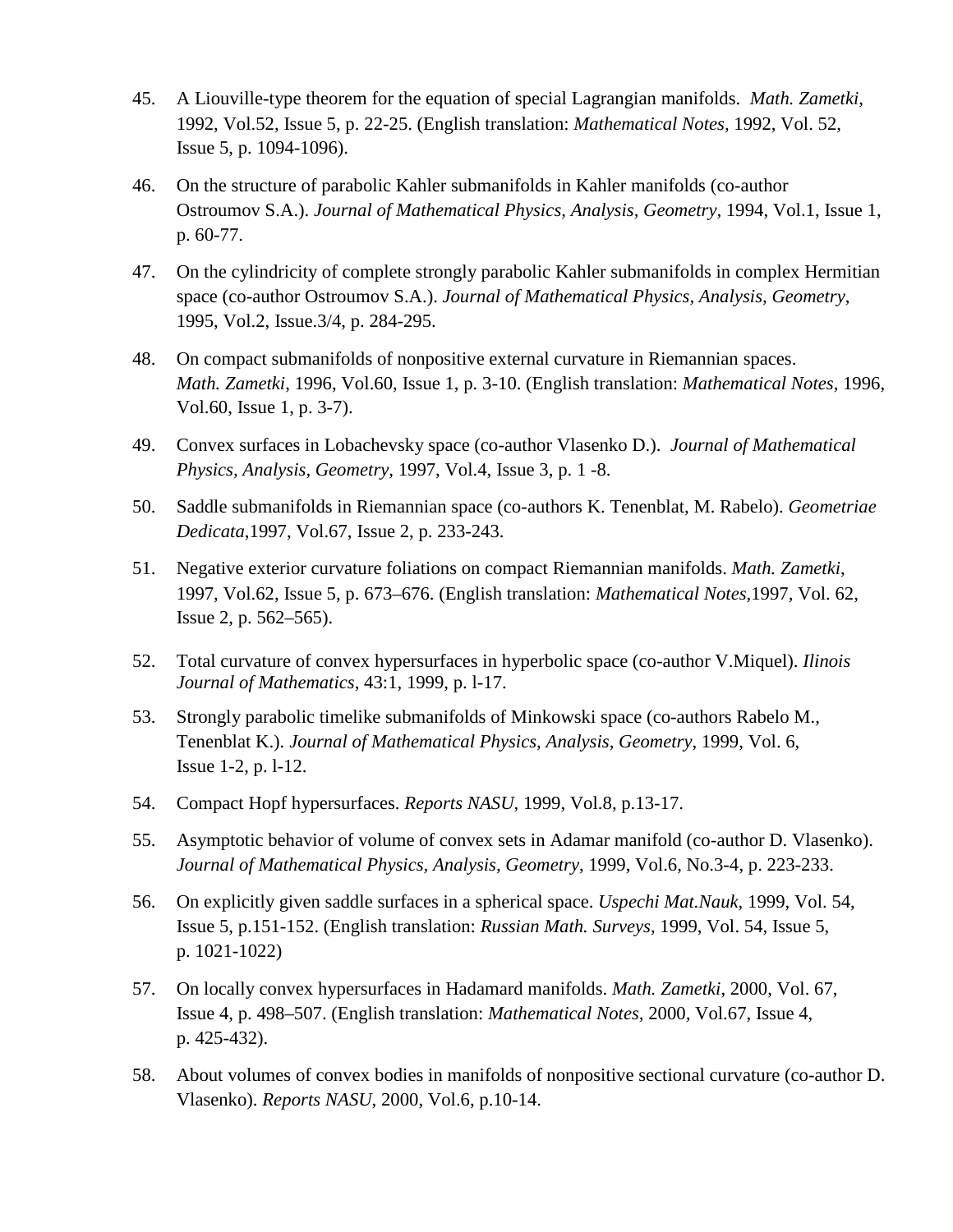- 59. Relation between area and volume for lambda-convex sets in Hadamard manifolds (co-authors E.Gallego and A.Reventos). *Differential geometry and its Applications,* 2001, Vol. 14, p. 267-280.
- 60. On the global structure of Hopf hypersurfaces in a complex space form. *Illinois Journal of Mathematics,* 2001, Vol.45, № 1, p. 265-277.
- 61. Mathematics and Society. Universitates, 2001, № 1, p. l8-26.
- 62. The structure of Hopf hypersurfaces in Sasaki and 3-Sasaki space forms (co-author V.Miquel). *Proceedings of Toponogov's conference "Geometry and application",* Novosibirsk, Mathematics Institute, 2001, p. 17-25. (English translation: *Siberian Advances in Mathematics*, 2003, Vol. 13, Issue 3, p. 54-61).
- 63. A quantitative estimation of representative volume in hydrodynamics (co-author Nemets K.A., Yampolsky A.L.). *Bulletin of Kharkov National University, Ser. Geology-Geography-Economy,* 2001, Vol. 521, p. 93-100.
- 64. Comparasion Theorem on Hypersurfaces in Hadamard Manidold (co-author V.Miquel). *Diffferential Geometry and its Applications*, 2002, Vol. 17, p. 191-202.
- 65. Convex sets in Hadamard manifold, *Differential Geometry and its Applications*, 2002, Vol. 17, p. 111-121
- 66. Classification of the points of two-dimensional and three-dimensional complex submanifolds according to the Grassmann image (co-author O.V. Leybina). *Journal of Mathematical Physics, Analysis, Geometry,* 2002, Vol. 9, Issue 4, p. 572-594.
- 67. A.V. Pogorelov outstanding mathematician of  $20^{th}$  century. *Universitates*, 2003, No 4, p. 55-60.
- 68. Complex submanifolds with extremal curvature (co-author Leybina O.V.). *Reports NASU*, 2004, Vol. 10, p. 10-14.
- 69. Extremal properties of Lobachevsky space (co-author Vlasenko DJ.). *Reports NASU*, 2004, Vol. 12, p. 13-20.
- 70. Convex hypersurfaces in Hadamard manifolds. *Complex Contact and Symmetric manifolds, Ser. Progress in Mathematics*, 2005, Vol. 234, p.50-68.
- 71. Geometry of submanifolds and Riemannian spaces. (co-author Leybina O.V., Yampolsky A.L.) *Fundamental guiding line of science (Mathematics, Informatics, Mechanics), Collections of articles, Kyiv, Publish House "Academperiodika"*, 2005, p. 43-57
- 72. Compact spacelike surfaces in the 3-dimensional de Sitter space*. Journal of Mathematical Physics, Analysis, Geometry*, 2006, Vol. 2, № 1, p. 3-8.
- 73. Pogorelov is the mathematician of wonderfull power, *Journal of Mathematical Physics, Analysis, Geometry,* 2006, № 3, p.231-268.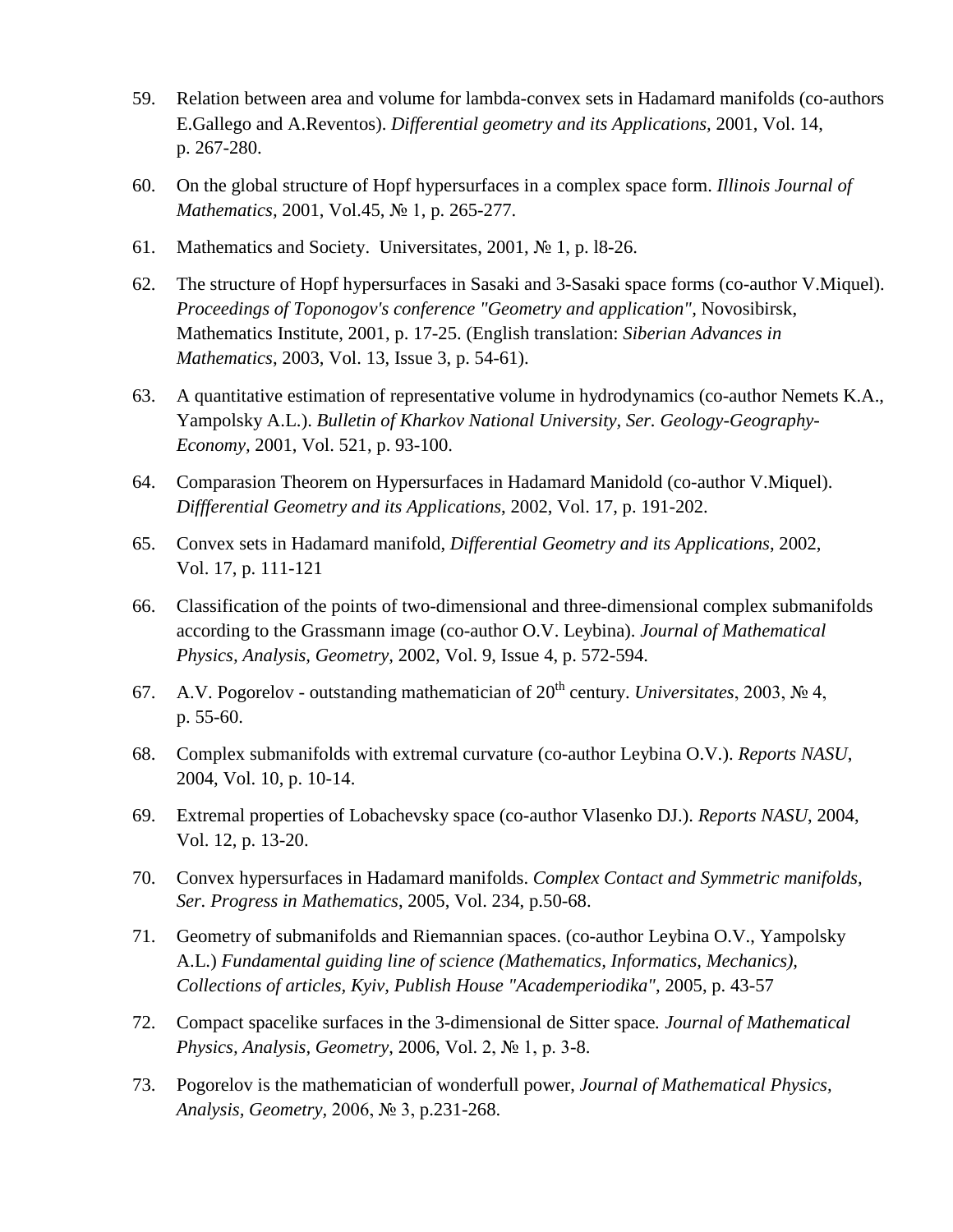- 74. Hypothesis of Poincare and Thurston, *Universitates*, 2006, № 3, p. 24-33.
- 75. About topology of saddle submanifolds, (co-author V.Rovenski), *Differential Geometry and its Applications*, 2007. Vol. 25. № 2. p. 220-233.
- 76. Some comparison theorems in Finsler-Hadamard manifolds. (co-author Olin E.L.), *Journal of Mathematical Physics, Analysis, Geometry*, 2007, №3, p. 298-312.
- 77. Chern–Lashof Absolute Curvature of Complex Submanifolds and Volumes of Grassmann Images (co-author O.V. Leibina), *Math. Zametki*, 2007, Vol.81, Issue 5, p. 666–675. (English translation: *Mathematical Notes,* 2007*,* Vol.81, Issue 5, p. 596–604).
- 78. About connection between the volume and the area of balls in Finsler-Hadamard manifolds (co-author E.Olin). *Reports NASU*, 2007, Vol. 6, p. 1-4.
- 79. Asymptotic properties of Hilbert geometry (co-author E.Olin), *Journal of Mathematical Physics, Analysis, Geometry,* 2008, Vol.4, Issue 3, p. 327 – 345.
- 80. A. M. Lyapunov (1857-1918) (On his 150th birthday). *Visnyk, seriya "Math., Prikl. Math. and Mech."* 2008, Vol. 790, p. 41-52.
- 81. Alexei Mihajlovich Lyapunov (On his 150th birthday), *Universitates*, 2008, № 16, p. 84- 91.
- 82. On Isometric Immersion of Nilmanifolds in Euclidean space, *Math. Zametki*, 2010, Vol. 87, Issue 1, p. 130-132. (English translation: *Mathematical Notes,* 2010*,* Vol. 87, Issue 1, p. 122-124).
- 83. Some comparison theorems in Finsler and Minkowski spaces, *Acta Math. Academiae Paedagogicae Nyiregyhaziensis,* 2010, Vol. 26, No. 2, p. 231-245
- 84. The Global Structure of Locally Convex Hypersurfaces in Finsler–Hadamard Manifolds (co-author E.Olin), *Math. Zametki*, 2010, Vol. 87, Issue 2, p. 163–174. (English translation: *Mathematical Notes,* 2010*,* Vol.87, Issue 2, p. 155–164).
- 85. Gaussian mean curvature flow (co author V.Miquel), *Journal of Evolution Equations*, 2010, Vol. 10, p. 413-423.
- 86. One-to-One Projectability of Closed Surfaces in a Spherical Space, *Math. Zametki*, 2011, Vol. 89, Issue 1, p. 120-121. (English translation: *Mathematical Notes,* 2010*,* Vol. 89, Issue 1, p. 131-132).
- 87. Surfaces in the Three-Dimensional Heisenberg Group on Which the Gauss Map Has Bounded Jacobian (co-author E. Petrov), *Math. Zametki*, 2011, Vol. 89, Issue 5, p. 794–796. (English translation: *Mathematical Notes,* 2011*,* Vol.89, Issue 5, p. 746–748).
- 88. Curvatures of hyperspheres in the Hilbert geometry (co-author E.Olin), *Reports of NASU*, 2011, Vol. 4, p. 15-19.
- 89. About an angle comparison theorem for closed curves (co-author K.Drach), *Reports of NASU*, 2011, Vol. 6, p. 7 - 11.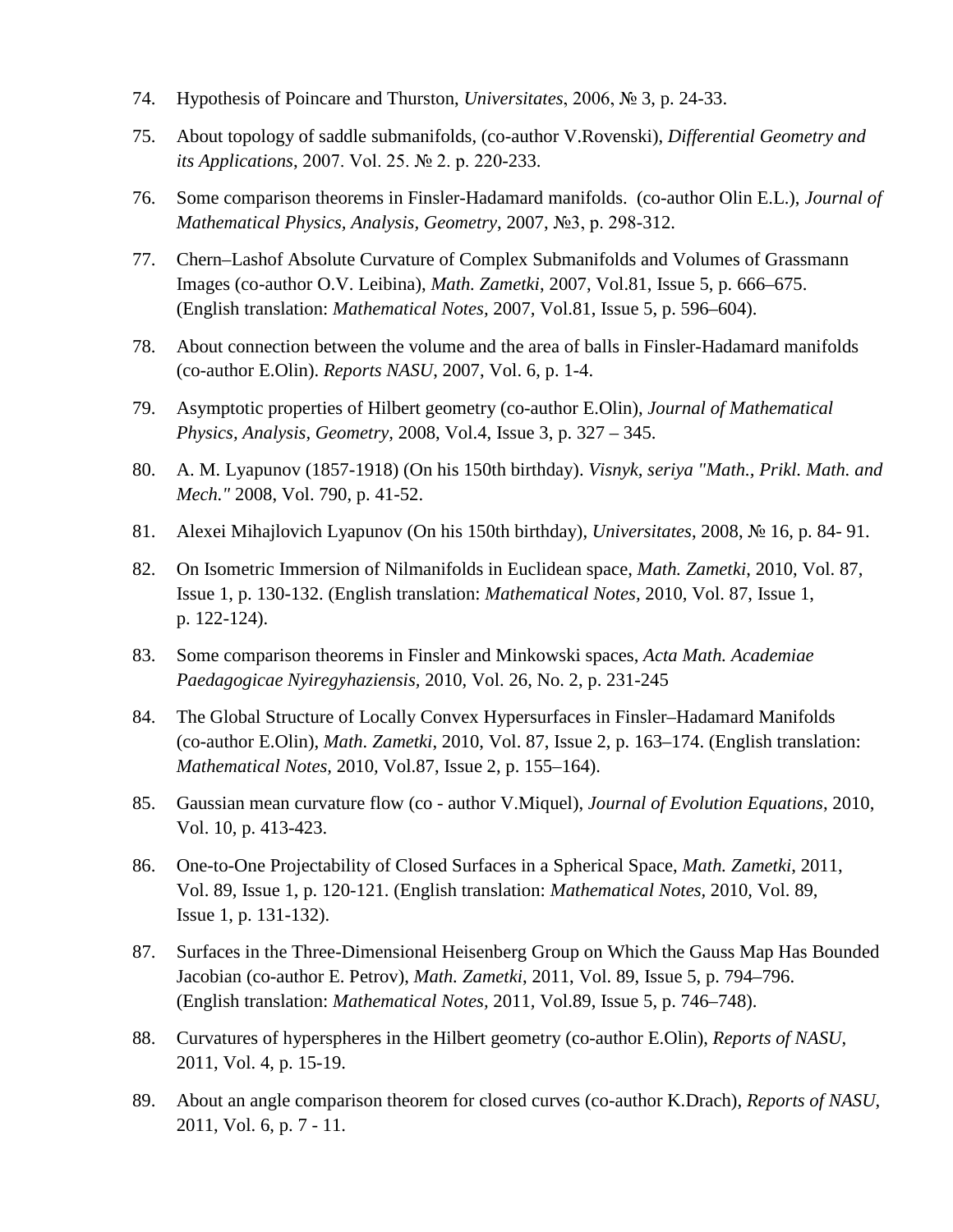- 90. About the curvature of some family of plane curves (co-author M.Golitsyna), *Reports of NASU*, 2011, Vol. 7, 2011, p. 12 - 16.
- 91. On the 90th Anniversary of Geometry Department of Kharkiv University, *Universitates*, 2011, № 1, p. 58-66.
- 92. Curvature hypersphere in Hilbert Geometry (co-author E.Olin). *Pacific Journal of Mathematics*, 2012, Vol. 254, Issue 2, p. 257-273.
- 93. On the total curvature of curves in a Minkowski space (co-author Keti Tenenblat), *Israel Journal of Mathematics*, 2012, Vol.191, Issue 2, p. 755 – 769.
- 94. Mean curvature flow of graphs in warped products (co-author Vicente Miquel), *Transactions of the American Mathematical Society*, 2012, Vol. 364, p. 4551-4587.
- 95. About flag curvature of two-dimensional surfaces in three-dimensional Randers spaces (co-author S. Myroshnichenko). *Reports of NAS of Ukraine*, 2012, Vol. 11, p. 7-14.
- 96. Closeness to spheres of hypersurfaces with normal curvature bounded below (co-author K. Drach), *Mat. Sb.*, 2013, Vol. 204, Issue 11, p. 21-40 (English translation: *Sbornik: Mathematics*, 2013, Vol. 204, Issue 11, p. 1565-1583).
- 97. Isoperimetric Inequality for Curves with Curvature Bounded Below (co-author K. Drach). *Mat. Zametki.*, 2014, Vol. 95, Issue 5, p. 656–665 (English translation: *Math. Notes*, 2014, Vol. 95, Issue 5, p. 590–598).
- 98. Extreme Properties of Curves with Bounded Curvature on a Sphere (co-author K. Drach), *Journal of Dynamical and Control Systems,* 2014., Vol. 20, № 1.
- 99. Gaussian Mean Curvature Flow for Submanifolds in Space Forms (co-author V. Rovenski,), *Lecture Notes in Math*., p. 39-50, serie: *Geometry and Algebra* (Springer Proceedings in Mathematics & Statistics), Vol. 72, 2014, p. 243.
- 100. On the cylindricity of submanifolds containing a line in Minkowski space, *Mat. Sb.*, 2014, Vol. 205, Issue 7, p. 25-422 (English translation: *Sbornik: Mathematics*, 2014, Vol. 205, Issue 7, p. 936–952).
- 101. On the total curvature of curves in nonsymmetric Minkowski spaces (co-author Miroshnichenko S.V.), *Reports of NAS of Ukraine*, 2014, Vol. 10, p. 7-11.
- 102. Comparison theorem for the support functions of hypersurfaces (co-author K. Drach), *Reports of NASU*, 2015, Vol. 3, p. 11-16.
- 103. Immersion of Kähler manifolds in the class of convex submanifolds, *Mat. Zametki.*, 2016, Vol. 100, Issue 4, p. 504–509 (English translation: *Math. Notes*, 2016, Vol. 100, Issue 4, p. 526–530).
- 104. Reverse isoperimetric inequality in two-dimensional Alexandrov spaces*, Proceedings of the AMS*, 2017, Vol. 145, p. 4465-4471.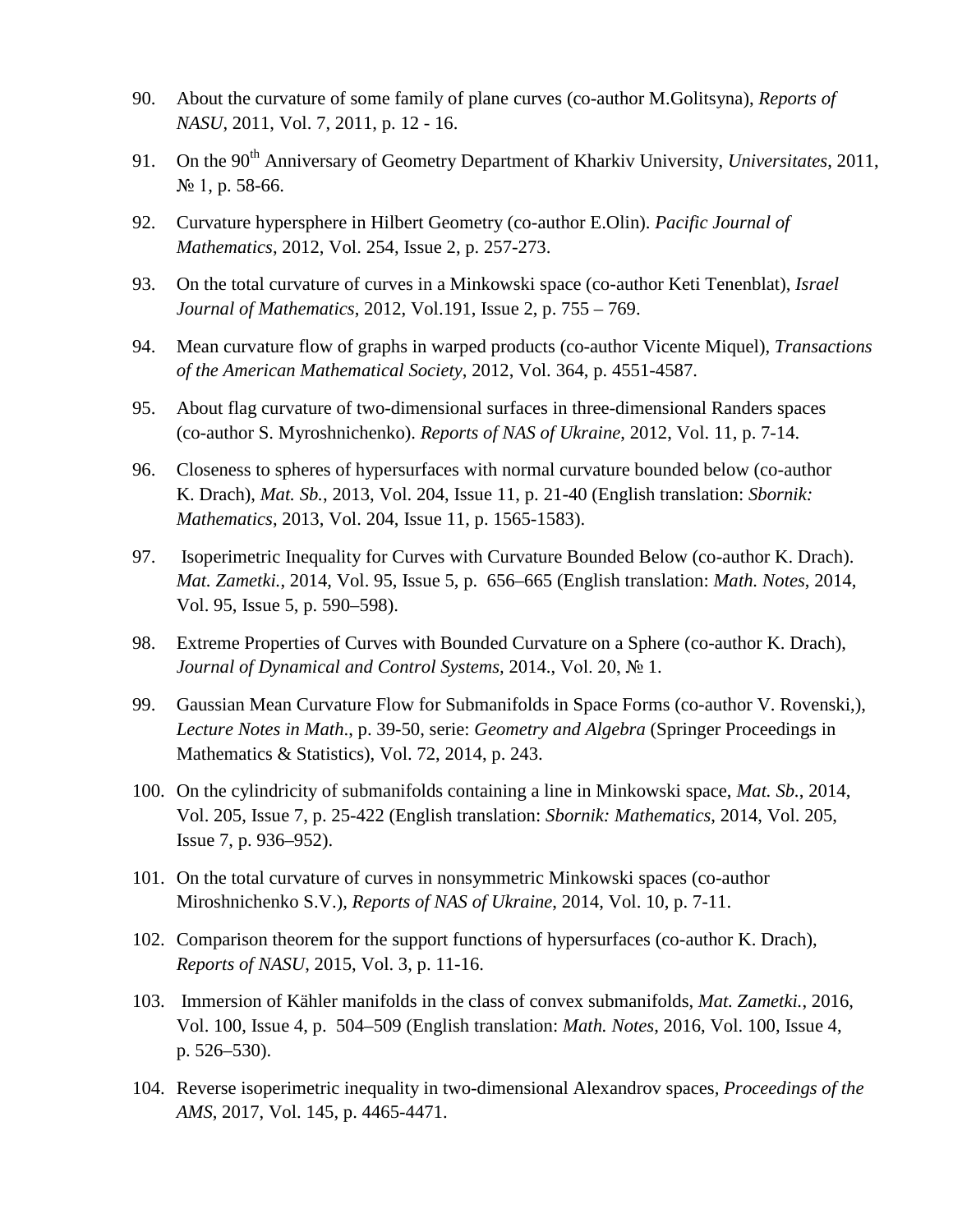- 105. Outstanding mathematician, educator and organizer of science (To the 150th anniversary of Academician D.M. Syntsov), *Visn. Nac. Akad. Nauk Ukr.* 2017, Vol. 11, p. 85-91.
- 106. Convex hypersurfaces and Monge-Ampere equations, *Outstanding achievements. 1918-2018, NAS of Ukraine*, 2018, p. 23-25.
- 107. About the structure of multidimensional submanifolds with metric of revolution in Euclidean space, *Journal of Mathematical Physics, Analysis, Geometry*, 2019, Vol. 15, № 2, p. 192-202.
- 108. On the 100th anniversary of the birth of Aleksei Vasil'evich Pogorelov (co-author A. Yu. Vesnin, N. M. Ivochkina), Uspekhi *Mat. Nauk*, 2019, Vol. 74, Issue 6(450), p. 171-193. (English translation: *Russian Mathematical Surveys*, 2019, Vol. 74, Issue 6, p. 1135–1157).
- 109. A diamond, trimmed with tireless work (To the 100th anniversary of Academician of NAS of Ukraine O.V. Pogorelov), *Visn. Nac. Akad. Nauk Ukr.* 2019, Vol. 3, p. 85-96.
- 110. About Kharkiv Mathematicians, Members of the Academy of Sciences of Ukraine, *Journal of Mathematical Physics, Analysis, Geometry*, 2019, Vol. 15, № 2, p. 288-303.
- 111. A classification of simple closed geodesics on regular tetrahedra in the Lobachevsky space (co-author Sukhorebska D.D.). *Reports of NAS of Ukraine*, 2019, Vol. 4, p. 3-9.
- 112. Simple closed geodesics on regular tetrahedra in Lobachevsky space (co-author Sukhorebska D.D.). *Mat. Sb.*, 2020, Vol. 211, Issue 5, p. 3-30 (English translation: *Sbornik: Mathematics*, 2020, Vol. 211, Issue 5, p. 617–642).
- 113. An Estimation of the Length of a Convex Curve in Two-Dimensional Aleksandrov Spaces, *Journal of Mathematical Physics, Analysis, Geometry*, 2020, Vol 16, Issue 3, p. 221-227.
- 114. On cylindricity of submanifolds of nonnegative Ricci curvature in a Minkowski space (co-author Nikolaevsky J.A.), *Journal of Geometry and Physics*, 2020, Vol. 155, doi: 10.1016/j.geomphys.2020.103776.
- 115. Degenerate Bianchi Transformations for Three-Dimensional Pseudo-Spherical Submanifolds in R5 (co-author V.O. Gorkavyy). Mediterranean Journal of Mathematics, 18:4 (2021), 1-20.
- 116. Simple closed geodesics on regular tetrahedra in spherical space space (co-author Sukhorebska D.D.). *Mat. Sb.*, 212:8 (2021), с. 3–32. (English translation: *Sbornik: Mathematics*, 2021, Vol. 212, DOI:10.1070/SM9433).

### **Surveys**

117. Grassmann manifolds and the Grassmann image of submanifolds (co-author Nikolaevsky J.A.). *Uspekhi Math. Nauk*, 1991, Vol. 46, Issue 2 (278), p.41-83. (English translation: *Russian Math. Surveys*, 1991, Vol. 46, Issue 2, p. 45-94).